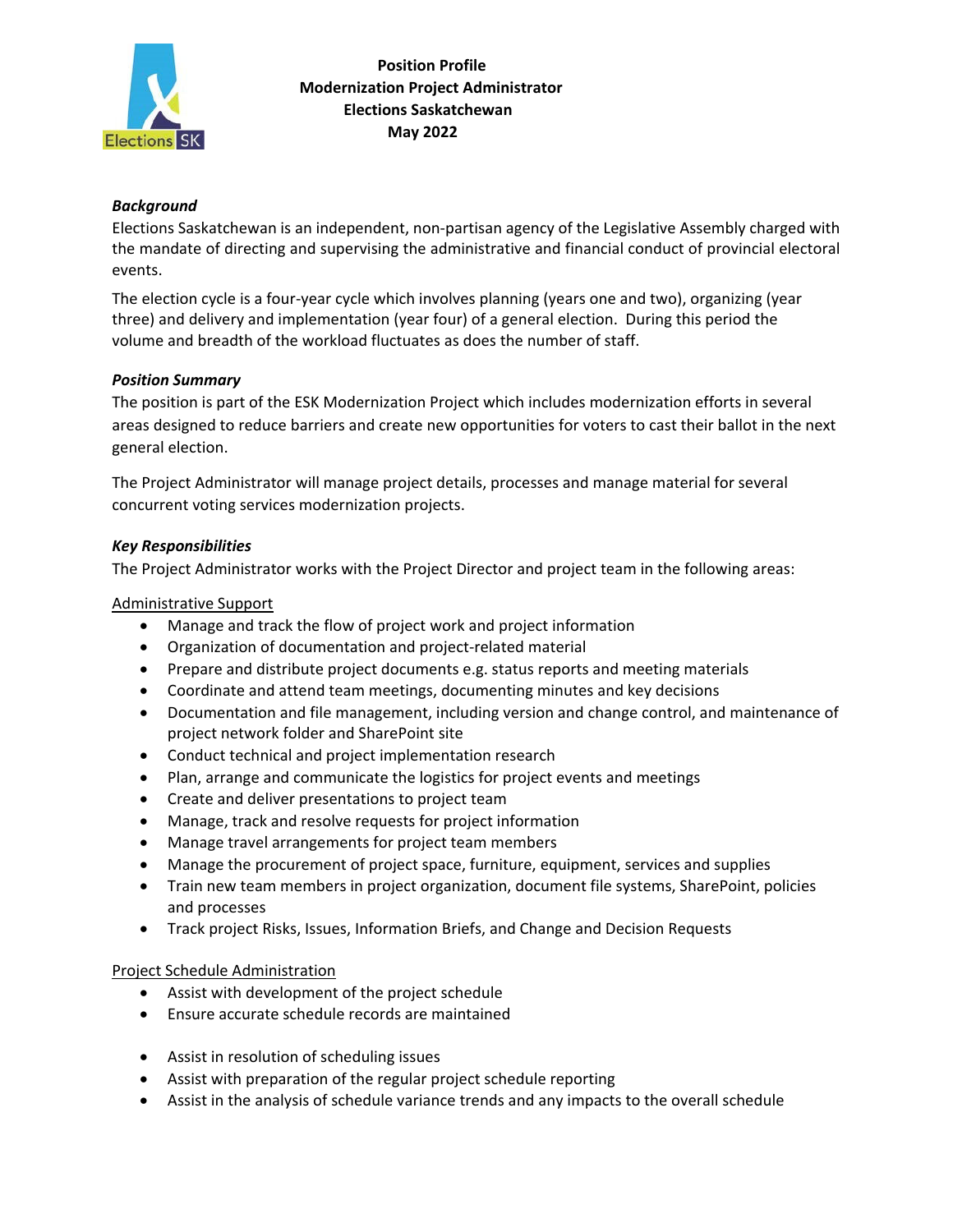

# **Position Profile Modernization Project Administrator Elections Saskatchewan May 2022**

# Project Budget Administration

- Assist with development of the annual project budget
- Provide approvals for project invoices, checking cost actuals against budgeted amounts and raising any issues with discrepancies with the Project Team to ensure accurate financial records are maintained
- Assist in analysis of expenditure trends and impacts on the project budget
- Produce reports on the project budget including annual and year-over-year summaries

# Backup to the Project Director, during absence

- Tracking of project issues and escalation/reporting to the business owners and sponsors
- Communications on behalf of the project team
- Attendance and reporting at project meetings including Task Force meetings

### *Required Education, Knowledge, Qualifications and Experience*

- Expert level knowledge of the Microsoft Office suite, including the development of and effective use of documents and reports, spreadsheets, pivot tables, presentations, charts, graphs and project schedules
- Proficient in Microsoft Project
- Knowledge of general project management processes as set out in the Project Management Institute Project Management Body of Knowledge (PMBOK)
- Knowledge of Organizational Change Management standards and tools such as the Prosci ADKAR Model
- Basic accounting skills
- Excellent/advanced verbal communications and conflict resolution skills
- Knowledge of how to use various communications tools effectively, such as SharePoint, Microsoft Outlook, conference lines and video conferencing tools such as Teams
- Excellent English language skills
- Working knowledge and understanding of IT and business process modernization project processes (planning requirements, development, testing, implementation)
- Demonstrated ability to organize and prioritize tasks to meet multiple time-based deliverables as an individual and as a team member.
- Ability to adapt to change, expanded work hours and an increasing workload.

### *A Criminal Record Check is required.*

### *Key Competencies*

- Attention to Detail to ensure reports and details are accurate and based on evidence
- Adaptability/Flexibility to deal with changing priorities, workloads, and hours of work.
- Analysis to analyze options and assist with development of plans and budgets.
- Communication to clearly, concisely, and accurately communicate/collaborate with the team and sponsors.